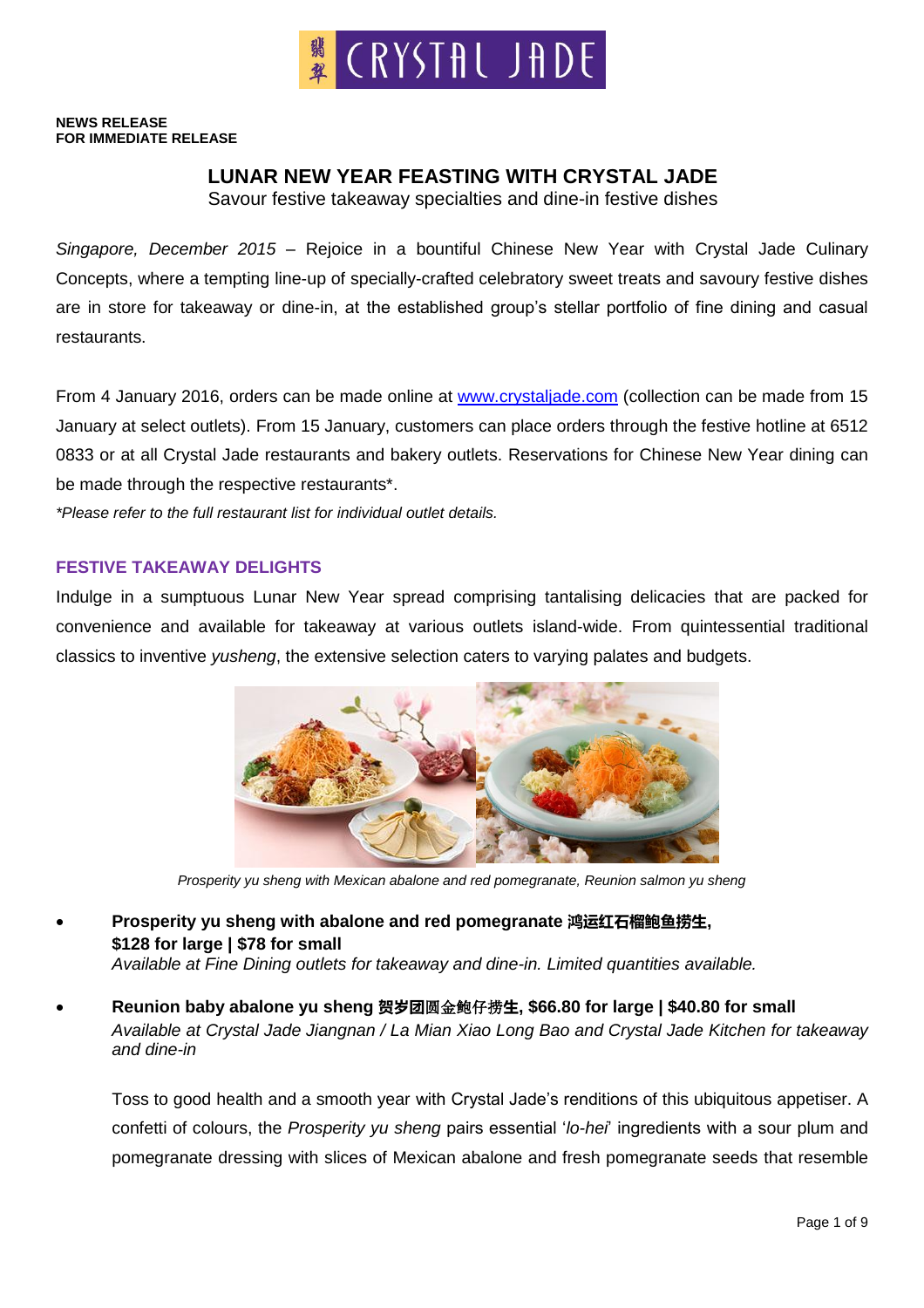red rubies, as the crowning glory. The *Reunion baby abalone yu sheng* presents the well-loved winsome version that will delight both young and old. Non salmon options are also available.



*Luxurious abalone treasure pot, Bountiful abalone treasure pot*

 **Luxurious abalone treasure pot 鲍鱼海味盆菜, \$318 for 6 pax | \$498 for 10 pax** *Available at Fine Dining outlets for takeaway and dine-in. Limited quantities available.*

Literally a treasure pot, this feast is brimming with 15 different premium ingredients; including eighthead abalones, sea cucumber, dried oysters, smoked pig trotters and fish maw, braised in a robust thick sauce. Customers who purchase the *Prosperity Treasure Pot* (for 10 pax) will get to also enjoy a *Prosperity Yu Sheng with Mexican Abalone* for only \$98 and \$58; for the large and small packs respectively (usual price: \$128 and \$78).

 **Bountiful abalone treasure pot 丰收海味盆菜, \$238 for 5 pax | \$418 for 10 pax** *Available at Crystal Jade Restaurant (T2), Crystal Jade Kitchen, Crystal Jade Jiangnan/La Mian Xiao Long Bao outlets for takeaway and dine-in*

Prepared with choice ingredients such as fish maw, fresh prawns, oysters, dried mushrooms and ten-head abalone, this hearty generous pot of wholesome goodness is a definite show-stopper on any reunion table and is best savoured in the company of family and friends.



 **Buddha jumps over the wall 佛跳墙, \$228 for 5 pax | \$428 for 10 pax**  *Available at Crystal Jade Restaurant (T2) and Crystal Jade Kitchen for takeaway and dine-in*

Definitely *the* highlight on any reunion dinner table, this veritable speciality is painstakinglyprepared; the flavourful stock is rendered by simmering premium ingredients such as whole 8-head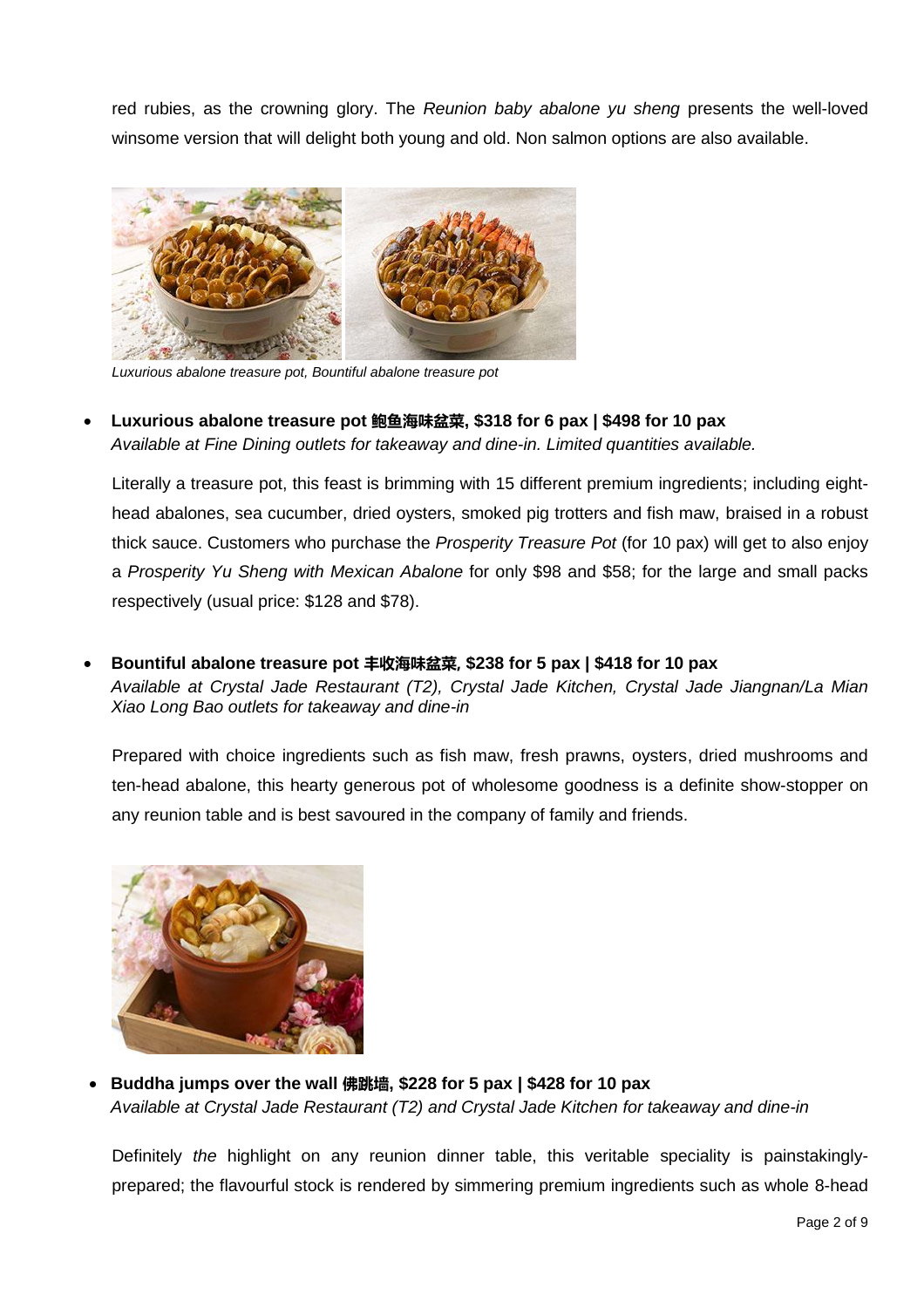abalone, shark's fin, sea cucumber and fresh ginseng over six hours until the broth is reduced to a luscious consistency.



From left: Eternal bliss sampling platter, Gold bar glutinous rice cake & Gold leaf double fish glutinous rice cake

#### **Sweet and savoury traditional cakes**

*Available at all outlets including Crystal Jade My Bread outlets, except Crystal Jade Premium, Crystal Jade Korean Ginseng Chicken & BBQ, C-Jade Deli Corner outlets. For takeaway till 7 February 2015, 3pm only.*

A nod to sweet beginnings and excellent for gift-giving, the *Eternal bliss sampling platter* 五福临门 (\$39.80) comprises five different homemade items; *Carrot cake*, *Yam cake*, *Water chestnut cake*, *Egg cake* and *Glutinous rice cake*, packaged in a pretty hexagon-shaped box.

Light and pillow-soft, the *understated Egg cake* 金银满屋鸡蛋糕 (\$19.80) is a delightful Chinese-style sponge cake made with egg yolks; a great treat to serve to visiting guests or for personal enjoyment with a freshly-brewed cup of Chinese tea. The well-received *Carrot cake* 财源滚滚腊味萝卜糕 (\$28.80)

and *Yam cake* 步步高升腊味芋头糕(\$28.80) remain on the menu by popular demand.

Besides the perennial favourite of traditional *Glutinous rice cake* 发财年糕(\$26.80), Crystal Jade's

team of chefs have also conjured a *Gold bar glutinous rice cake* 金砖年糕(\$21.80) and a pair of *Gold* 

*leaf double fish glutinous rice cake* 金箔双鱼年糕(\$42.80); both of which herald a prosperity year ahead.

#### **Chinese New Year Cookies**

*Available at all Crystal Jade outlets except Crystal Jade Premium and C-Jade Deli Corner for takeaway only. For takeaway till 7 February 2015, 3pm only*

Present visiting relatives and friends with Crystal Jade's two festive cookies; irresistible *Fortune Bo*  Lo pineapple tarts *旺上旺菠萝黄梨挞*(\$10.80 – \$20.80) with a generous filling of well-balanced sweet and tart pineapple jam, and buttery *Almond puff cookies* 黄金杏仁酥 (\$6.80 - \$12.80).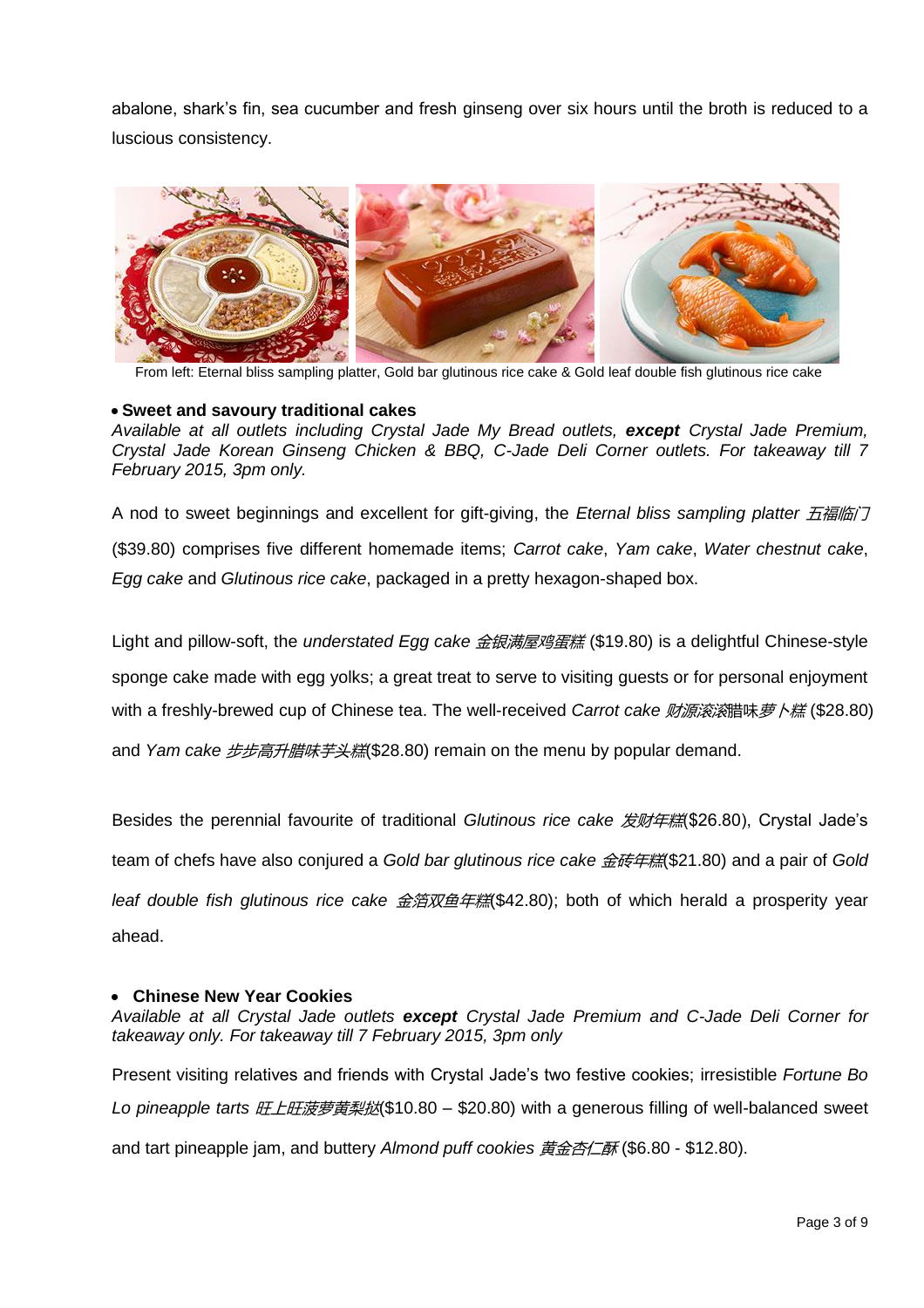#### **Promotions for takeaway items**

- Early bird period  $(4 28$  January 2016) 12% discount for DBS/POSB, Standard Chartered cardholders or Jadeite members 15% discount for Jadeite members with DBS/POSB and Standard Chartered cards
- Usual promotion period (29 January 22 February 2016) 8% discount for DBS/POSB, Standard Chartered cardholders or Jadeite members 12% discount for Jadeite members with DBS/POSB and Standard Chartered cards

### **FESTIVE FEASTING**

Usher in Chinese New Year at any of Crystal Jade's diverse stable of restaurants. Thoughtfully-crafted Chef's recommendations menu as well as a variety of dine-in set menus featuring a lavish selection of exquisite plates are available from 25 January to 22 February.

#### **CHEF'S RECOMMENDATIONS**

*Available at Crystal Jade Palace Restaurant (Ngee Ann City), Crystal Jade Golden Palace (Paragon), Crystal Jade Dining IN (Vivocity) and Crystal Jade Prestige (Marina Bay Financial Centre, opening in January 2016)*



*Clockwise from top: Sautéed quail meat with celery and snow pea, Stewed abalone & dried oyster with bamboo pith, Chilled asparagus, Steamed fish maw with shrimp paste, Combination of prawn cooked in two ways (XO sauce and Salt & pepper)*

Besides the *Prosperity yu sheng with Mexican abalone and red pomegranate***,** mark a lucky start to the year with a striking *Chilled asparagus* 冰镇芦笋 (\$20); spears of steamed then chilled sweet asparagus artfully arranged like a prosperity plant. Other Chinese New Year special dishes include *The Trio Treasures* 金典三 拼(卤鸭、乳猪、鹅肝) - a meaty *Combination of braised duck, roasted suckling pig, foie gras* (\$16 per pax), delicate *Steamed fish maw with shrimp paste* 虾胶釀鱼肚 (\$22) and *Sautéed quail meat with celery and snow pea* 荷芹冬笋鹌鹑甫 (\$26).

A comprehensive range of elaborate set menus showcasing premium ingredients and produce are served at all four fine-dining restaurants. Vegetarian set menus are also available at Crystal Jade Dining IN.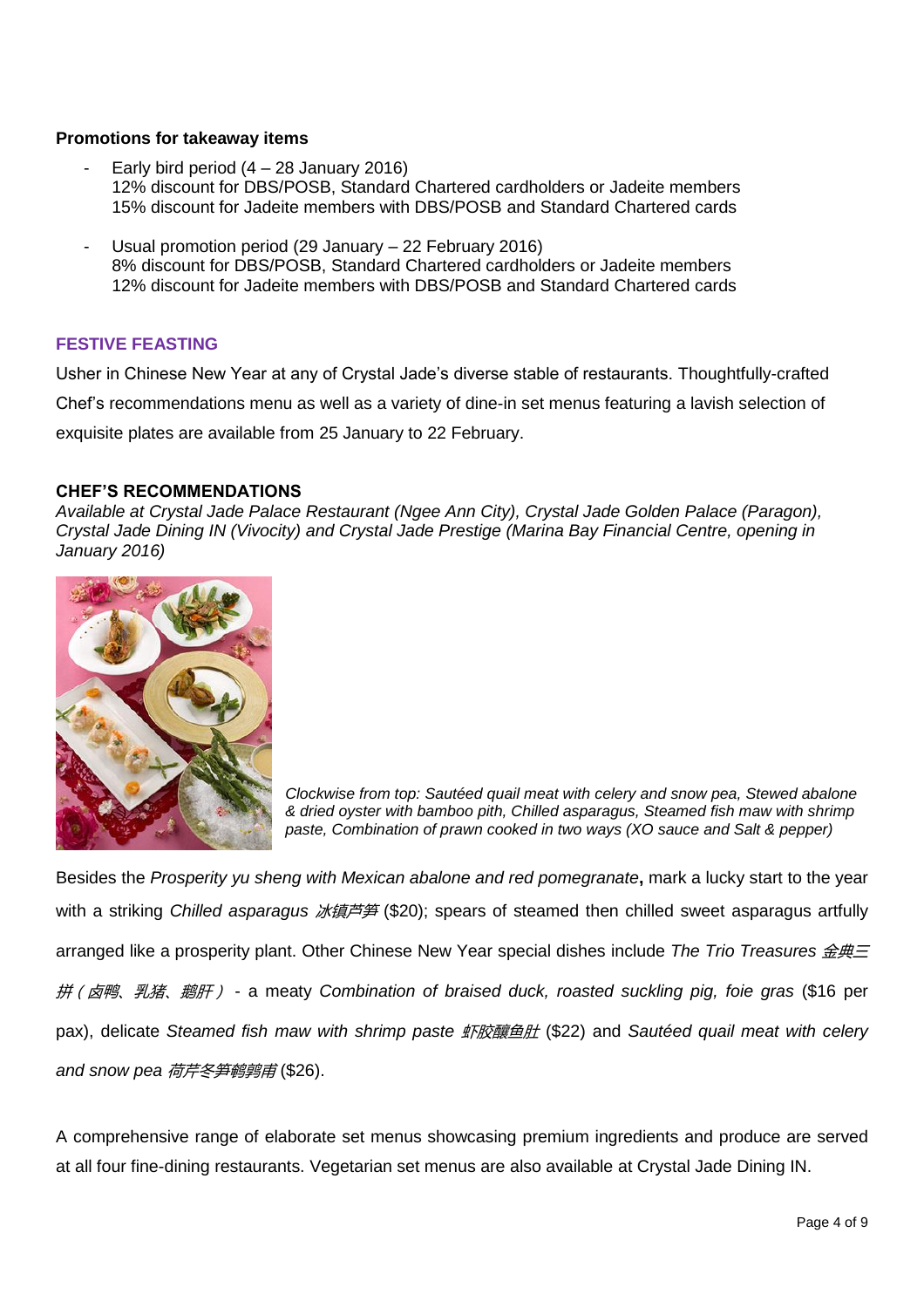### **CRYSTAL JADE KITCHEN**



*Clockwise from top: Fried glutinous rice topped with roast duck, Sautéed dace fish with snow pea and celery, Thai-style pork knuckle, Sautéed scallop & coral mussel with XO sauce, Baked Boston lobster with scallion in superior broth*

Popular among many customers for its affordable dim sum, noodles and congee bowls, Crystal Jade Kitchen's culinary team has conjured several highlight Lunar New Year dishes; expertly- executed *Sautéed scallop and coral mussel with XO sauce* 翠绿愉耳炒带子 (\$28), comforting *Fried glutinous rice topped with roasted duck* 生炒糯米烧鸭 (\$36), as well as a hearty *Thai-style pork knuckle* 泰式炸元蹄 (\$28) and indulgent *Braised three-head abalone in superior oyster sauce 蚝皇原只(3头)鲍鱼* (\$48 per pax). Four set menus for 4, 6, 8 and 10 persons at \$338, \$498, \$668 and \$838 are available at all Crystal Jade Kitchen outlets except at Causeway Point and Westgate where there is an additional set menu for 10 at \$1,188. At Zhongshan Park, a steamboat set is offered.

## **CRYSTAL JADE LA MIAN XIAO LONG BAO**



*Clockwise from top: Braised pork knuckle with black moss, Sauteed shrimp with sweet sour sauce, Steamed glutinous rice balls with bean paste, Steamed herbal xiao long bao, Eight Treasure glutinous rice, Steamed siew mai with shrimp & chive*

Famous for its plump and juicy *xiao long bao* or soup dumplings, Crystal Jade La Mian Xiao Long Bao is introducing a special *Steamed pork dumplings 鸿运水饺* (\$6.80 for six) with a sweet red date within; traditionally, a gold coin is wrapped within the dumpling and the person who bites into it is blessed with a prosperous year ahead. Other auspicious picks include *Braised pork knuckle with black moss* 发财元蹄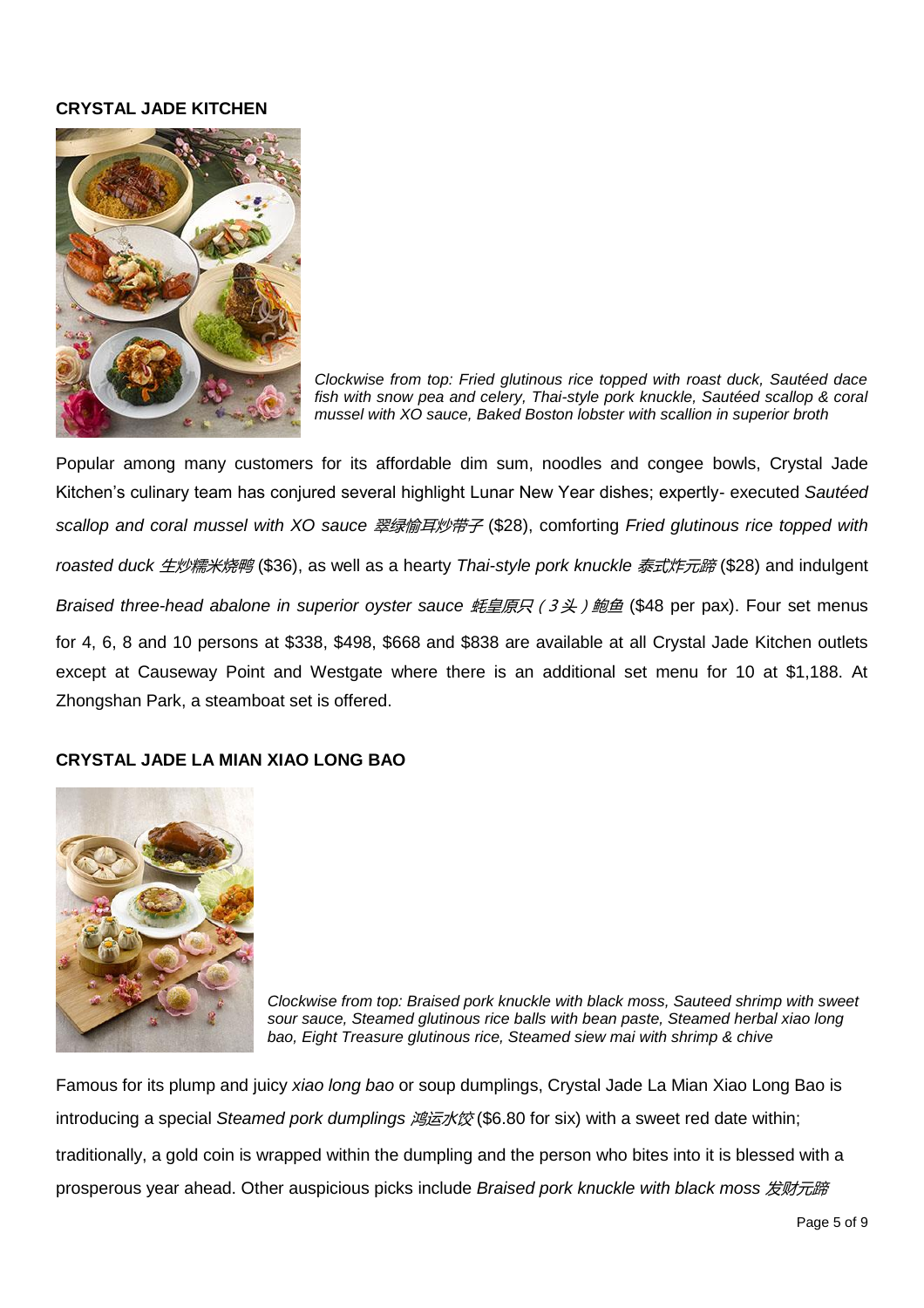(\$36.80), *Eight Treasures glutinous rice* 糯米八宝饭 (\$10.80), *Steamed herbal xiao long bao* 药膳小笼包 (\$6 for 4 pieces) and many more. There are also four set menus for 4, 6, 8 and 10 persons ranging from \$238 to \$598.

## **Promotions for dine-in**

Set menu rebates (\*25 January – 22 February) 12% rebate with Jadeite members with DBS/POSB, Standard Chartered cards 10% rebate for Jadeite members

*\*During this period, Jadeite members can only earn and not redeem rebates, except Chinese New Year's Eve and 14 Feb 2016, no earning and redeeming of rebates*

## **CRYSTAL JADE GIVES BACK**

This upcoming Chinese New Year, Crystal Jade will be raising funds for Kheng Chiu Loke Tin Kee Home, a sheltered home that provides care and meals to the destitute, frail and fairly frail elderly, who may or may not have financial support from the community.

From 1 Feb to 22 Feb 2015, Crystal Jade will be donating \$10 for every order of any Chinese New Year set menu at select restaurants to this worthy cause and hopes to raise at least \$10,000 in total proceeds.

For more information on outlet locations, please log on to [www.crystaljade.com.](http://www.crystaljade.com/)

#### **ABOUT CRYSTAL JADE GROUP**

Founded in Singapore in 1991, Crystal Jade Culinary Concepts Holding is a well-known household name in Asia that is committed to preserving the rich traditions of Chinese cuisine through its specialty dining concepts ranging from fine dining restaurants and casual dining eateries to specialty bakeries.

Together, the group serves up a diverse menu of well-loved items such as *Lanzhou La Mian* and Shanghai favourites, such as *Xiao Long Bao*, Cantonese barbecue meats, noodles and congee, Hong Kong dim sum, as well as quality pastries and breads.

The award-winning group currently owns and operates over 120 outlets in 21 major cities with 22 diverse dining concepts across Asia Pacific and in the United States.

*Note to editors:* 

- *All prices are subject to 10% service charge and GST.*
- *High-res images of select CNY items and dishes are available upon request via email.*

For more information or assistance, please contact: **Sixth Sense Communications & PR Consultancy** Loh Hsian Ming **Rachel Xie Rachel Xie** T: 6423 0096 | M: 9435 9171 T: 6423 0096 | M: 9232 5508 E: [hsianming@sixthsense.com.sg](mailto:hsianming@sixthsense.com.sg) E: [rachel@sixthsense.com.sg](mailto:rachel@sixthsense.com.sg)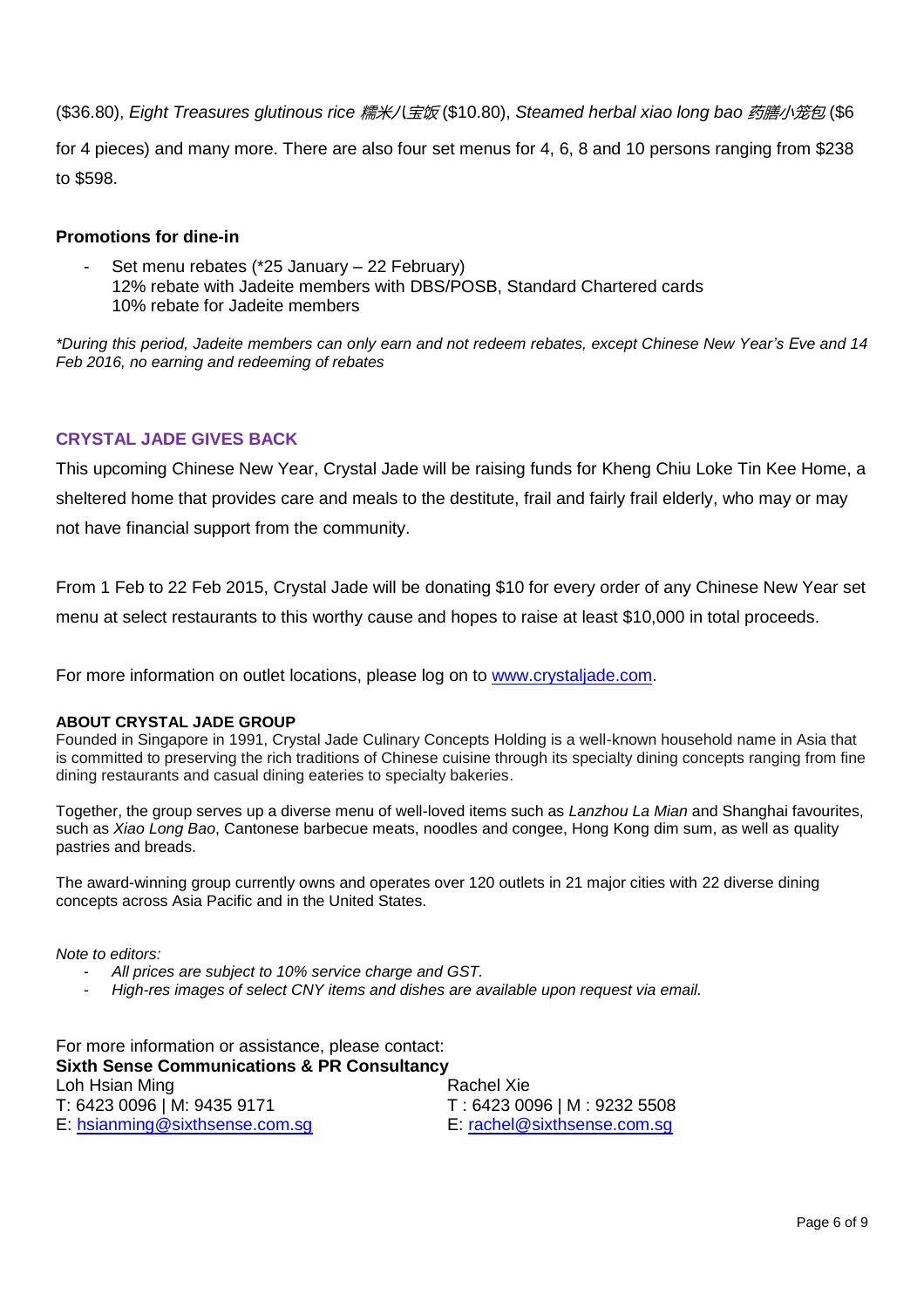## **APPENDIX 1A: FESTIVE TAKEAWAY AVAILABILITY DETAILS**

| <b>Festive Takeaways</b>            | <b>Outlets</b>                                                                                                                                                               |
|-------------------------------------|------------------------------------------------------------------------------------------------------------------------------------------------------------------------------|
| Reunion baby abalone yu<br>sheng    | Crystal Jade La Mian Xiao Long Bao<br><b>Crystal Kitchen</b>                                                                                                                 |
| Buddha Jumps Over The Wall          | Crystal Jade Restaurant (T2)<br>Crystal Jade Kitchen                                                                                                                         |
| Bountiful Abalone Treasure Pot      | Crystal Jade Restaurant (T2)<br>Crystal Jade Kitchen<br>$\bullet$<br>Crystal Jade Jiangnan/La Mian Xiao Long Bao                                                             |
| <b>Prosperity Traditional Cakes</b> | All Crystal Jade outlets including Crystal Jade My Bread outlets, except<br>Crystal Jade Premium, Crystal Jade Korean Ginseng Chicken & BBQ, C-<br>Jade Deli Corner outlets. |
| Fortune Bo Lo Pineapple Tart        | All Crystal Jade outlets except Crystal Jade Premium and C-Jade Deli<br>Corner                                                                                               |
| <b>Almond Puff Cookies</b>          |                                                                                                                                                                              |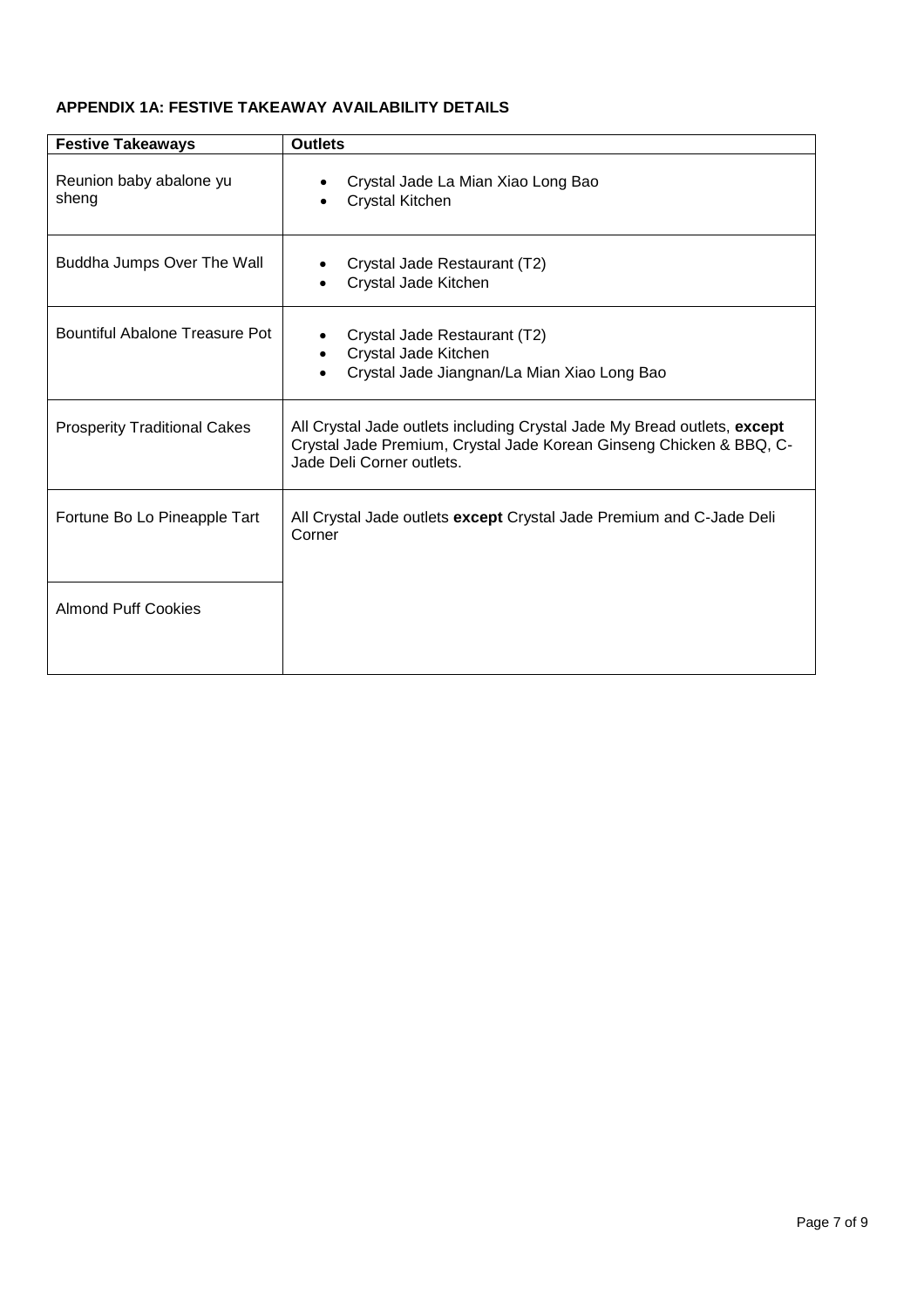## **APPENDIX 1B: PARTICIPATING OUTLETS LISTING**

| <b>Concept</b>   | <b>Outlets</b>                                     | <b>Address</b>                                       | <b>Tel</b>                        |
|------------------|----------------------------------------------------|------------------------------------------------------|-----------------------------------|
| Fine Dining      | Crystal Jade Palace<br>Restaurant                  | Ngee Ann City #04-19                                 | 6735 2388                         |
|                  | Crystal Jade Golden Palace                         | Paragon #05-22                                       | 6734 6866                         |
|                  | Crystal Jade Prestige<br>(Opening in January 2016) | Marina Bay Financial Centre<br>(Ground Plaza) #02-01 | 9117 3916<br>(Reservation number) |
|                  | Crystal Jade Dining IN                             | VivoCity #01-112                                     | 6278 5626                         |
|                  | Crystal Jade Premium                               | ONE°15 Marina Club,<br>Sentosa Cove                  | 6305 6998                         |
| Casual<br>Dining | Crystal Jade Restaurant                            | Changi Airport T2, Viewing<br>Mall North #036-084    | 6214 1488                         |
|                  |                                                    | Tampines Mall #B1-11                                 | 6788 0633                         |
|                  |                                                    | Great World City #03-30                              | 6738 2911                         |
|                  | Crystal Jade Kitchen                               | Holland Village, No.2 Lor<br>Mambong                 | 6469 0300                         |
|                  |                                                    | Ngee Ann City #B2-38                                 | 6238 1411                         |
|                  |                                                    | The Clementi Mall #03-54                             | 6659 9215                         |
|                  |                                                    | Causeway Point #05-10                                | 6891 1779                         |
|                  |                                                    | Westgate #04-42                                      | 6465 9822                         |
|                  |                                                    | Suntec City #B1-112                                  | 6884 5172                         |
|                  |                                                    | Plaza Singapura #02-32                               | 6336 2833                         |
|                  |                                                    | Zhongshan Mall #01-18                                | 6339 0283                         |
|                  |                                                    | Ngee Ann City #04-27                                 | 6238 1661                         |
|                  | Crystal Jade La Mian Xiao                          | Jurong Point 2 #03-96                                | 6790 2212                         |
|                  | Long Bao                                           | Great World City #02-54                              | 6738 5595                         |
|                  |                                                    | <b>Holland Avenue 241</b>                            | 6463 0968                         |
|                  |                                                    | VivoCity #01-52                                      | 6221 1830                         |
|                  |                                                    | Blk 470, Toa Payoh #01-70                            | 6250 2301                         |
|                  |                                                    | Bugis Junction #B1-04A                               | 6339 6902                         |
|                  | Crystal Jade My Bread                              | Ngee Ann City #B2-38                                 | 6733 3323                         |
|                  |                                                    | Causeway Point #B1-K21                               | 6893 8123                         |